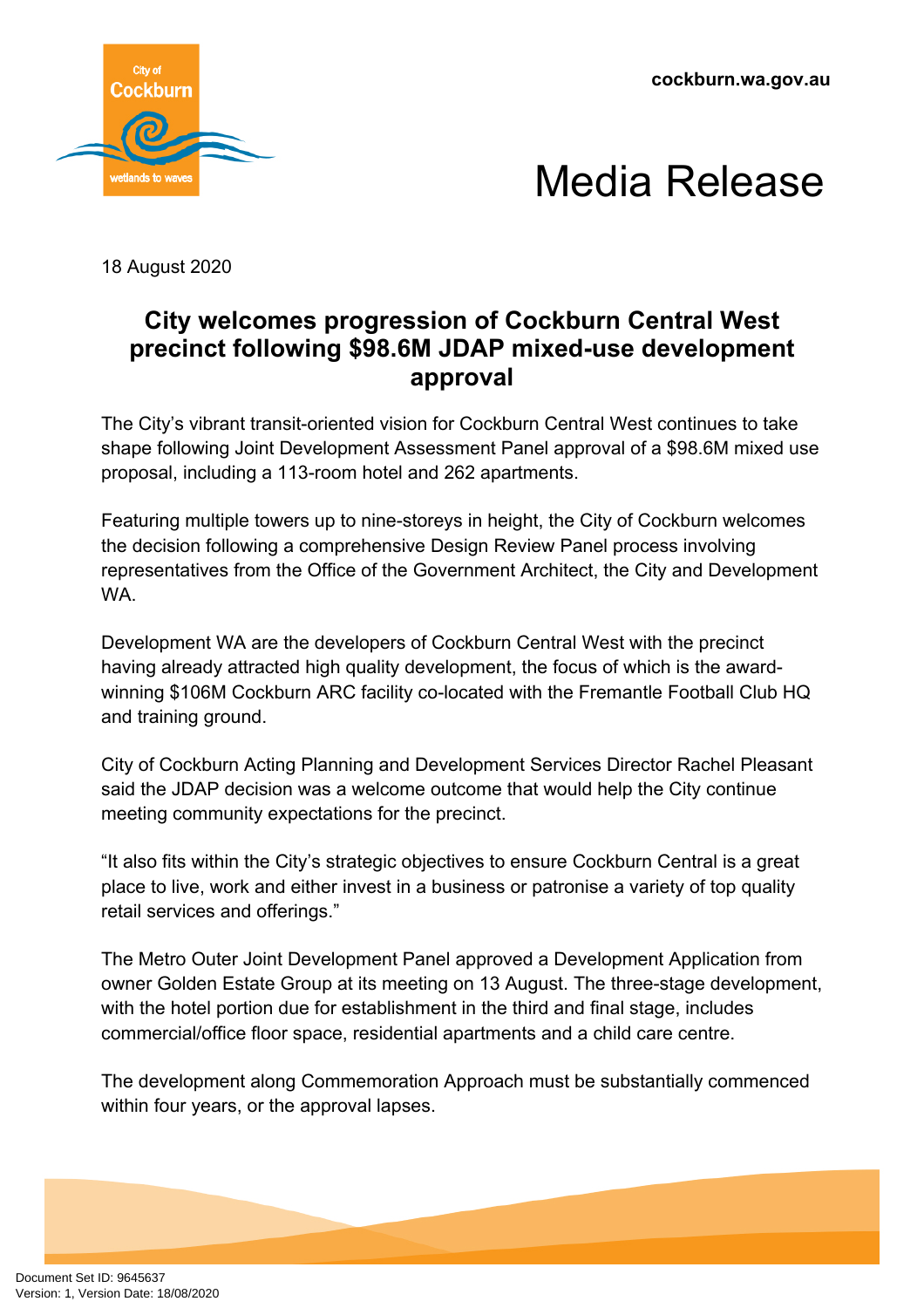

## Media Release

Ms Pleasant said while Cockburn Central West continued to meet the aspirations of a transit-oriented precinct, the new mixed use approval also addressed congestion issues in Cockburn Central.

"The approval includes a parking management plan which must be submitted to and approved by the City of Cockburn, and implemented in perpetuity to the City's satisfaction," she said.

"There will also be a number of bicycle parking bays and end-of-trip facilities to promote active modes of transport. The City also requires a Hotel Management Plan."

City of Cockburn Mayor Logan Howlett said continued development of the precinct complimented the many years of planning and partnering opportunities with the State Government, Development WA and the private sector.

"It is amazing to see the transformation of this precinct since the opening of the Perth to Mandurah railway line in December 2007 and the subsequent creation of jobs and expansion of the commercial and retail opportunities to the astute investor," Mayor Howlett said.

"I look forward to other projects that will unfold in the precinct over coming years."

The latest approval follows a March JDAP approval of a \$23M entertainment development at the intersection of Midgegooroo Avenue and Veterans Parade, including restaurants and cinemas, a long-held desire of the community.

Bethesda Health Care will also progress through Design Review prior to submitting a Development Application for a 40-bed mental health and wellbeing centre and consulting suites on Legacy Way.

Nearby are Cockburn Police Station, the new site for the under-construction Department of Fire and Emergency Services fire station and Yandi Park.

Cockburn Gateway Shopping City has recently obtained structure plan approval for a significant mixed use development including expanded retail, entertainment and dining, and residential.